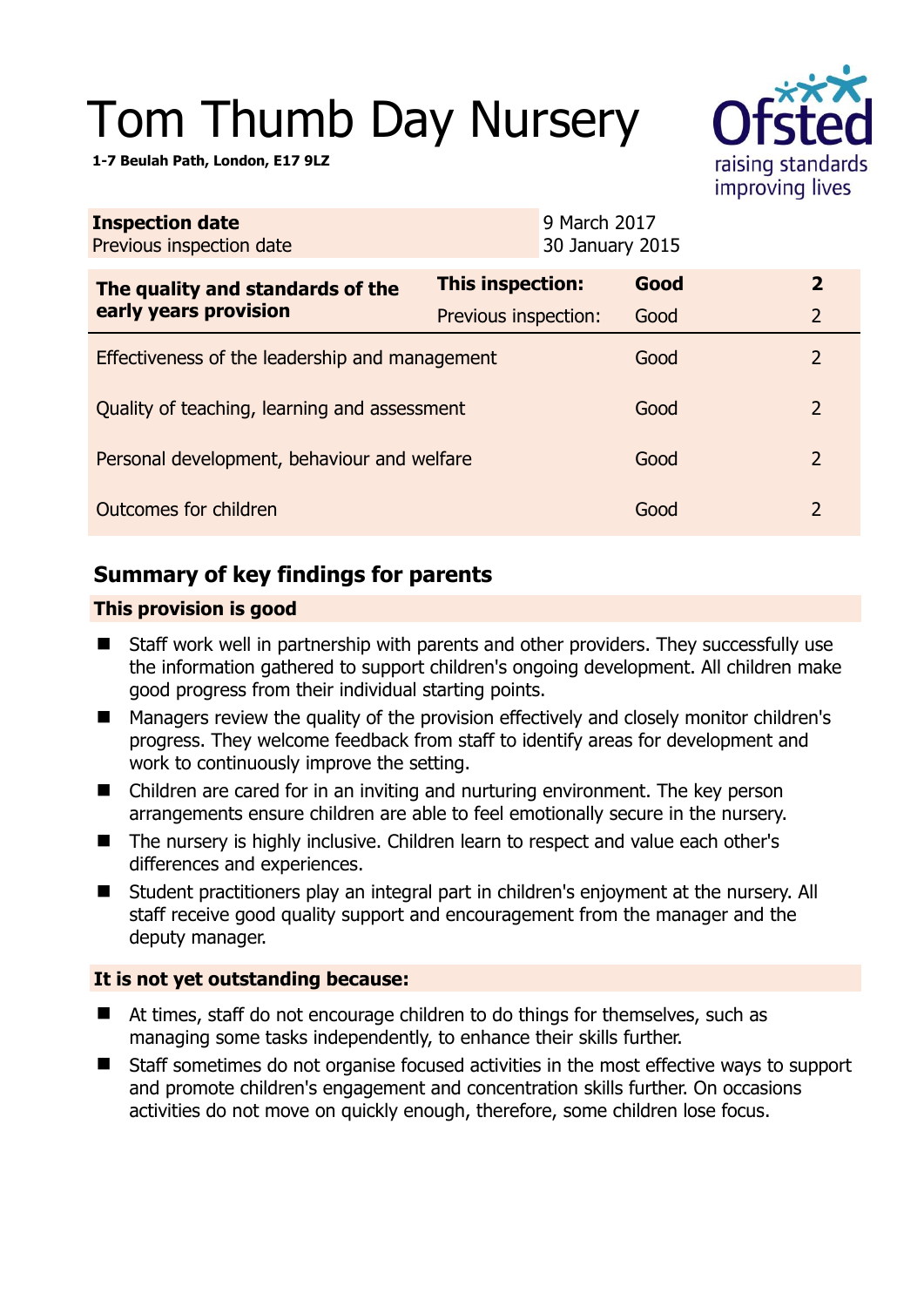## **What the setting needs to do to improve further**

#### **To further improve the quality of the early years provision the provider should:**

- $\blacksquare$  provide more effective opportunities for children to develop their independence in managing everyday tasks and experiences
- enhance the focus on planned activities and create even more opportunities to foster children's concentration and engagement.

#### **Inspection activities**

- The inspector observed children taking part in a range of activities, indoors and outdoors.
- The inspector spoke with staff and observed their teaching.
- The inspector carried out a joint observation with the manager.
- $\blacksquare$  The inspector spoke to parents to take account of their views.
- The inspector sampled a wide range of documentation, including staff suitability checks, children's development records and attendance registers.

**Inspector**  Christine Lamey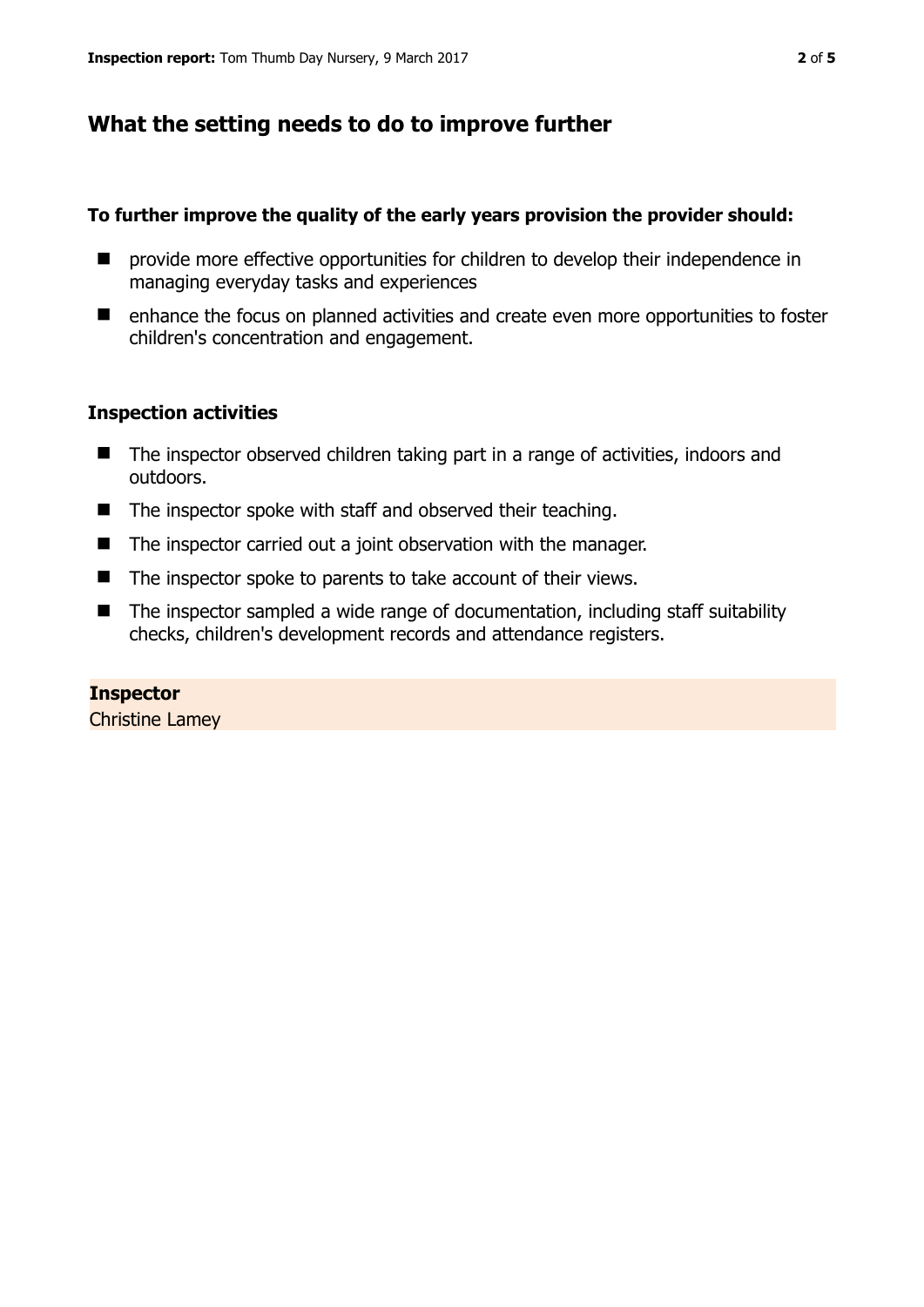# **Inspection findings**

#### **Effectiveness of the leadership and management is good**

The management and staff act swiftly on parents' views and comments to improve the provision and outcomes for children and their families. Safeguarding is effective. The manager uses thorough procedures to help ensure that staff are suitable and remain suitable to work with children. All staff have a secure knowledge of the procedures to follow should they have concerns about a child's welfare. Leaders effectively monitor staff and provide regular support and coaching to help them to fully understand their roles and responsibilities. For example, the nursery has improved their outdoor area and messy play activities following training on developing children's learning through free play.

## **Quality of teaching, learning and assessment is good**

Key persons know their children well, monitor children's progress and plan challenging activities to enable them to reach their next steps in learning. Teaching is consistently strong. On the whole, staff enable children to be independent and choose where they play and investigate. Staff expertly provide activities and resources for children of all ages at their level. Toddlers access exciting activities, for example, shaving foam, paint, and an all-weather sand pit. Children learn about quantities. They fill containers and explore how to mix water and sand to change the texture to make sand castles.

## **Personal development, behaviour and welfare are good**

Staff implement the key person system effectively. They establish close partnerships with parents to meet children's needs and routines, helping them to settle quickly. Children have many opportunities to learn about the importance of a healthy lifestyle. For example, older children play a game where they identify foods by using their senses and then decide whether they are healthy or not. Children gain an understanding of managing risks through activities that encourage them to explore, and they develop a sense of curiosity. Children learn about hygiene practices and learn about how staff clean away the germs when they wipe the tables before eating. Children are well-behaved and learn to treat others with respect.

#### **Outcomes for children are good**

Children greatly enjoy investigating the outdoor learning environment and engaging in physical play. Toddlers play freely and safely in their special fenced area where they can still see and speak to their peers and siblings. They are independent and develop good social skills while older children learn to interact and negotiate with others. Children are very happy and content and thrive in the homely and caring atmosphere of the nursery. Children enjoy joining in with action songs, follow favourite stories closely and join in with repeated phrases. Children gain the skills they need to prepare them well for their move within the nursery and, where appropriate, to school.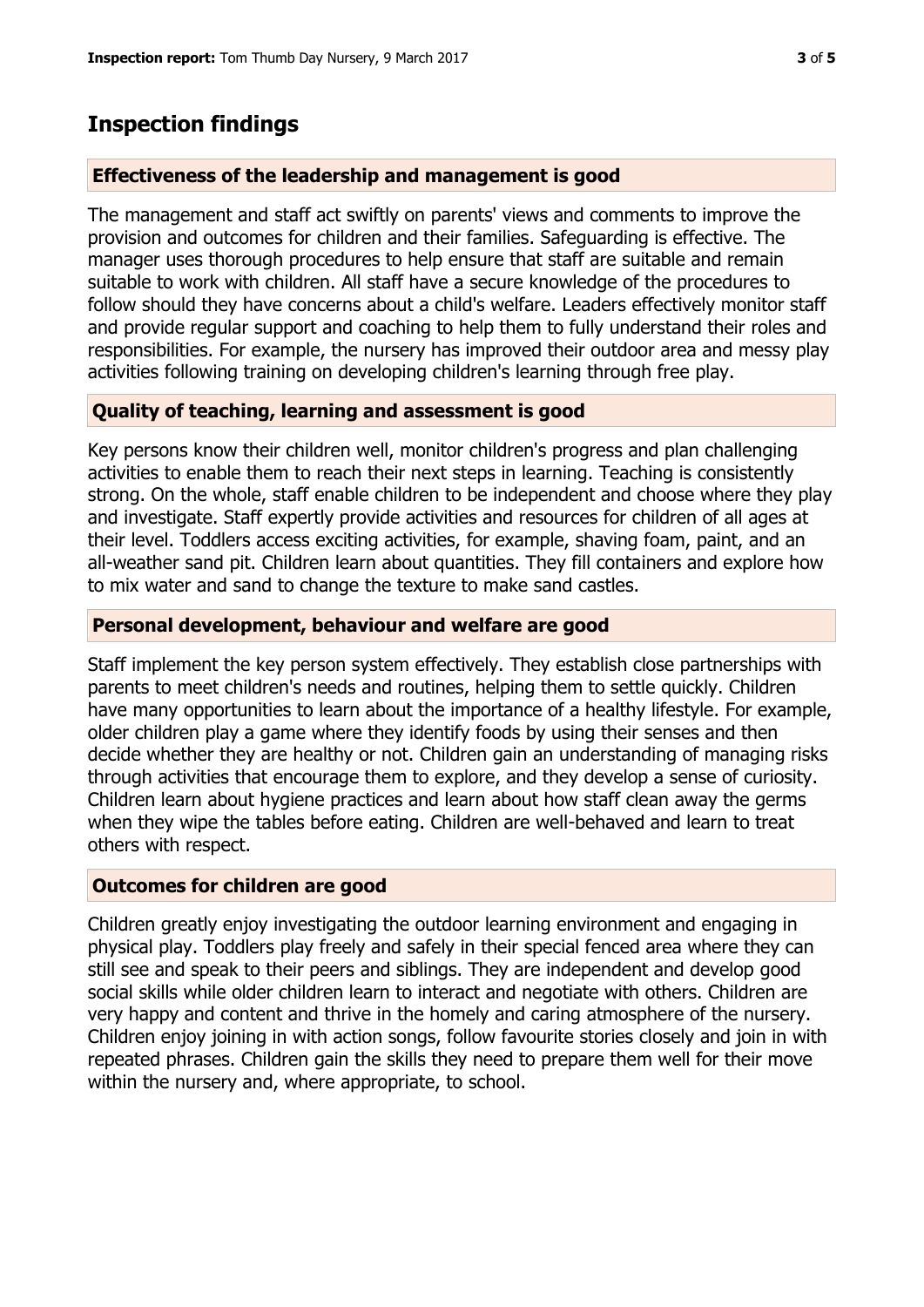# **Setting details**

| Unique reference number                             | EY340450                                                                             |
|-----------------------------------------------------|--------------------------------------------------------------------------------------|
| <b>Local authority</b>                              | <b>Waltham Forest</b>                                                                |
| <b>Inspection number</b>                            | 1085857                                                                              |
| <b>Type of provision</b>                            | Full-time provision                                                                  |
| Day care type                                       | Childcare - Non-Domestic                                                             |
| <b>Registers</b>                                    | Early Years Register, Compulsory Childcare<br>Register, Voluntary Childcare Register |
| <b>Age range of children</b>                        | $0 - 5$                                                                              |
| <b>Total number of places</b>                       | 51                                                                                   |
| Number of children on roll                          | 40                                                                                   |
| <b>Name of registered person</b>                    | Little Angels (London) Ltd                                                           |
| <b>Registered person unique</b><br>reference number | RP520441                                                                             |
| Date of previous inspection                         | 30 January 2015                                                                      |
| <b>Telephone number</b>                             | 02085 201 329                                                                        |

Tom Thumb Nursery registered in 2008. It is situated in Walthamstow in the London Borough of Waltham Forest. The nursery is open every weekday from 8am to 6pm for 49 weeks of the year. The nursery is in receipt of funding for free nursery education for children aged two-, three- and four- years. The nursery employs fourteen members of staff, of whom 12 hold appropriate early years qualifications.

This inspection was carried out by Ofsted under sections 49 and 50 of the Childcare Act 2006 on the quality and standards of provision that is registered on the Early Years Register. The registered person must ensure that this provision complies with the statutory framework for children's learning, development and care, known as the early years foundation stage.

Any complaints about the inspection or the report should be made following the procedures set out in the guidance 'Complaints procedure: raising concerns and making complaints about Ofsted', which is available from Ofsted's website: www.gov.uk/government/organisations/ofsted. If you would like Ofsted to send you a copy of the guidance, please telephone 0300 123 4234, or email enquiries@ofsted.gov.uk.